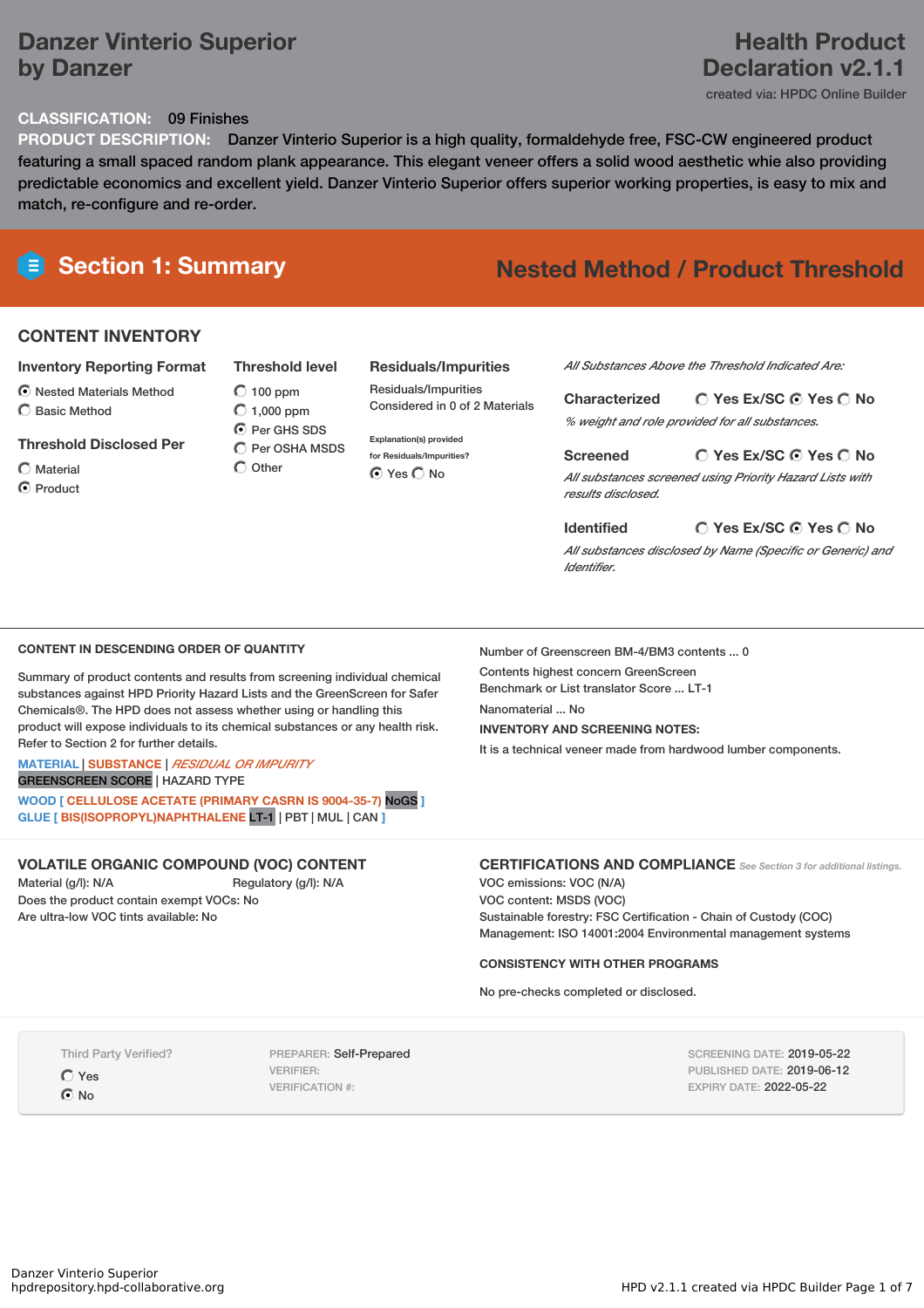This section lists contents in a product based on specific threshold(s) and reports detailed health information including hazards. This *HPD uses the inventory method indicated above, which is one of three possible methods:*

- *Basic Inventory method with Product-level threshold.*
- *Nested Material Inventory method with Product-level threshold*
- *Nested Material Inventory method with individual Material-level thresholds*

Definitions and requirements for the three inventory methods and requirements for each data field can be found in the HPD Open *Standard version 2.1.1, available on the HPDC website at: [www.hpd-collaborative.org/hpd-2-1-1-standard](https://www.hpd-collaborative.org/hpd-2-1-1-standard)*

|                                | <b>WOOD</b>                                                                                                                |                                                                          | %: 93.80                                |                                   |                                         |                                                |  |
|--------------------------------|----------------------------------------------------------------------------------------------------------------------------|--------------------------------------------------------------------------|-----------------------------------------|-----------------------------------|-----------------------------------------|------------------------------------------------|--|
| PRODUCT THRESHOLD: Per GHS SDS |                                                                                                                            |                                                                          | RESIDUALS AND IMPURITIES CONSIDERED: NO |                                   |                                         |                                                |  |
|                                | RESIDUALS AND IMPURITIES NOTES: There are no notes required for a test HPD.                                                |                                                                          |                                         |                                   |                                         |                                                |  |
|                                | HPD URL: https://www.danzer.com                                                                                            |                                                                          |                                         |                                   |                                         |                                                |  |
|                                | OTHER MATERIAL NOTES: Wood Species Available in this products - Cherry, European Oak, Olive Ash, Sapele and Am.<br>Walnut. |                                                                          |                                         |                                   |                                         |                                                |  |
|                                |                                                                                                                            | <b>CELLULOSE ACETATE (PRIMARY CASRN IS 9004-35-7)</b><br>ID: 210637-11-9 |                                         |                                   |                                         |                                                |  |
|                                | HAZARD SCREENING METHOD: Pharos Chemical and Materials Library                                                             |                                                                          |                                         | HAZARD SCREENING DATE: 2019-05-22 |                                         |                                                |  |
|                                | %: $41.00 - 45.00$                                                                                                         | GS: NoGS                                                                 | RC: UNK                                 |                                   | NANO: No                                | ROLE: main component                           |  |
|                                | <b>HAZARD TYPE</b>                                                                                                         | <b>AGENCY AND LIST TITLES</b>                                            |                                         | WARNINGS                          |                                         |                                                |  |
|                                | None found                                                                                                                 |                                                                          |                                         |                                   |                                         | No warnings found on HPD Priority Hazard Lists |  |
|                                | SUBSTANCE NOTES: No warnings found on HPD Priority lists                                                                   |                                                                          |                                         |                                   |                                         |                                                |  |
|                                |                                                                                                                            |                                                                          |                                         |                                   |                                         |                                                |  |
|                                |                                                                                                                            |                                                                          |                                         |                                   |                                         |                                                |  |
| <b>GLUE</b>                    |                                                                                                                            |                                                                          | %: 6.20                                 |                                   |                                         |                                                |  |
| PRODUCT THRESHOLD: Per GHS SDS |                                                                                                                            |                                                                          |                                         |                                   | RESIDUALS AND IMPURITIES CONSIDERED: NO |                                                |  |
|                                | RESIDUALS AND IMPURITIES NOTES: More information are at the Safety Data Sheet.                                             |                                                                          |                                         |                                   |                                         |                                                |  |
|                                | HPD URL: https://www.danzer.com                                                                                            |                                                                          |                                         |                                   |                                         |                                                |  |

OTHER MATERIAL NOTES: H412: Harmful to aquatic life with long lasting effects.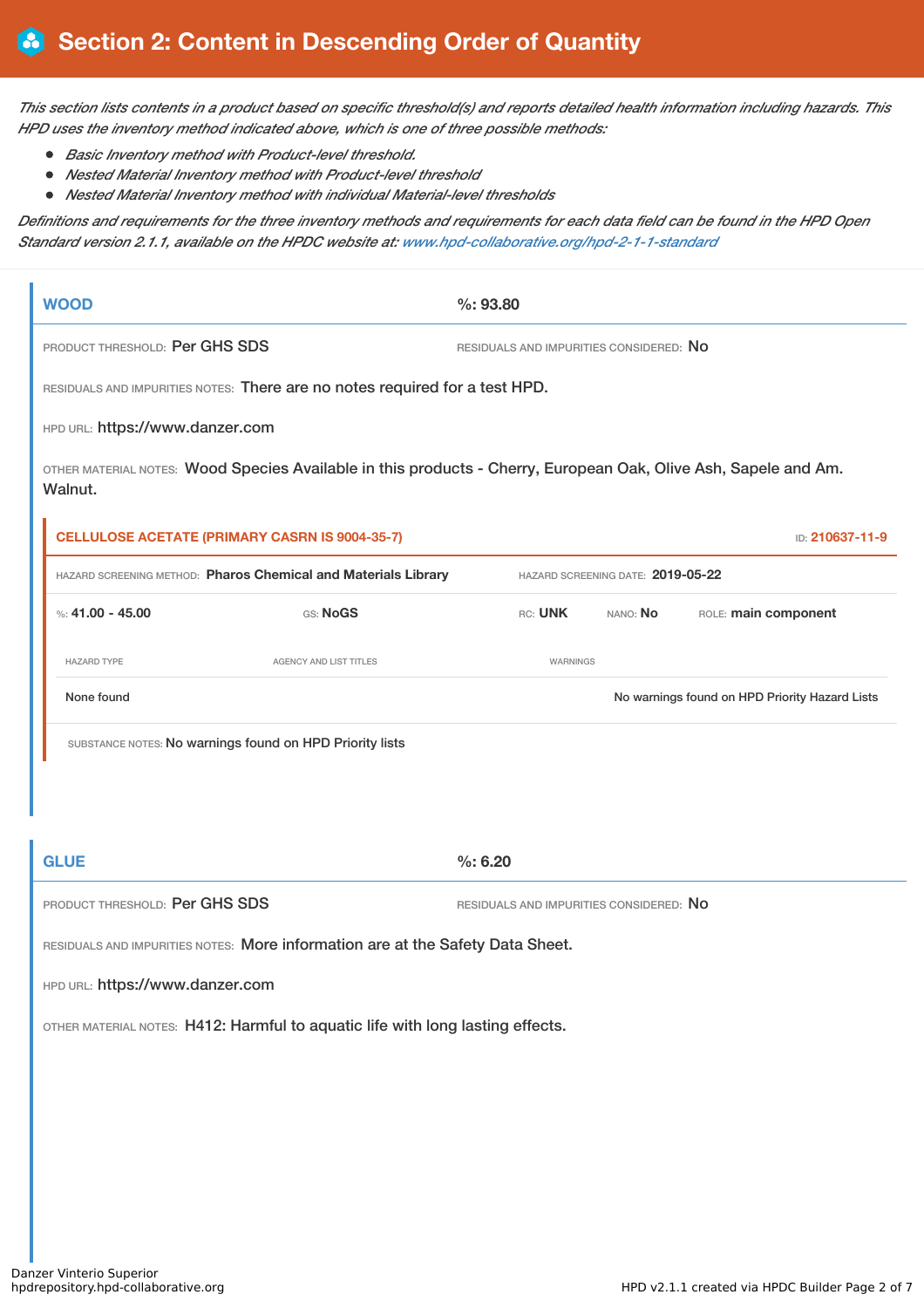|                    | HAZARD SCREENING METHOD: Pharos Chemical and Materials Library |           | HAZARD SCREENING DATE: 2019-05-22                    |                |
|--------------------|----------------------------------------------------------------|-----------|------------------------------------------------------|----------------|
| %: $0.00 - 2.50$   | $GS: LT-1$                                                     | $RC:$ UNK | NANO: Unknown                                        | ROLE: hardener |
| <b>HAZARD TYPE</b> | AGENCY AND LIST TITLES                                         | WARNINGS  |                                                      |                |
| <b>PBT</b>         | WA DoE - PBT                                                   | PBT       |                                                      |                |
| PBT                | US EPA - Toxics Release Inventory PBTs                         | PBT       |                                                      |                |
| <b>PBT</b>         | <b>EU - ESIS PBT</b>                                           |           | <b>Under PBT evaluation</b>                          |                |
| <b>PBT</b>         | OSPAR - Priority PBTs & EDs & equivalent<br>concern            |           | PBT - Substance of Possible Concern                  |                |
| <b>PBT</b>         | OSPAR - Priority PBTs & EDs & equivalent<br>concern            |           | PBT - Chemical for Priority Action                   |                |
| <b>MULTIPLE</b>    | German FEA - Substances Hazardous to<br>Waters                 |           | Class 3 - Severe Hazard to Waters                    |                |
| <b>CANCER</b>      | <b>MAK</b>                                                     | man       | Carcinogen Group 1 - Substances that cause cancer in |                |
|                    |                                                                |           |                                                      |                |

SUBSTANCE NOTES: Asp. Tox. 1 H304, Aquatic Chronic 1 H410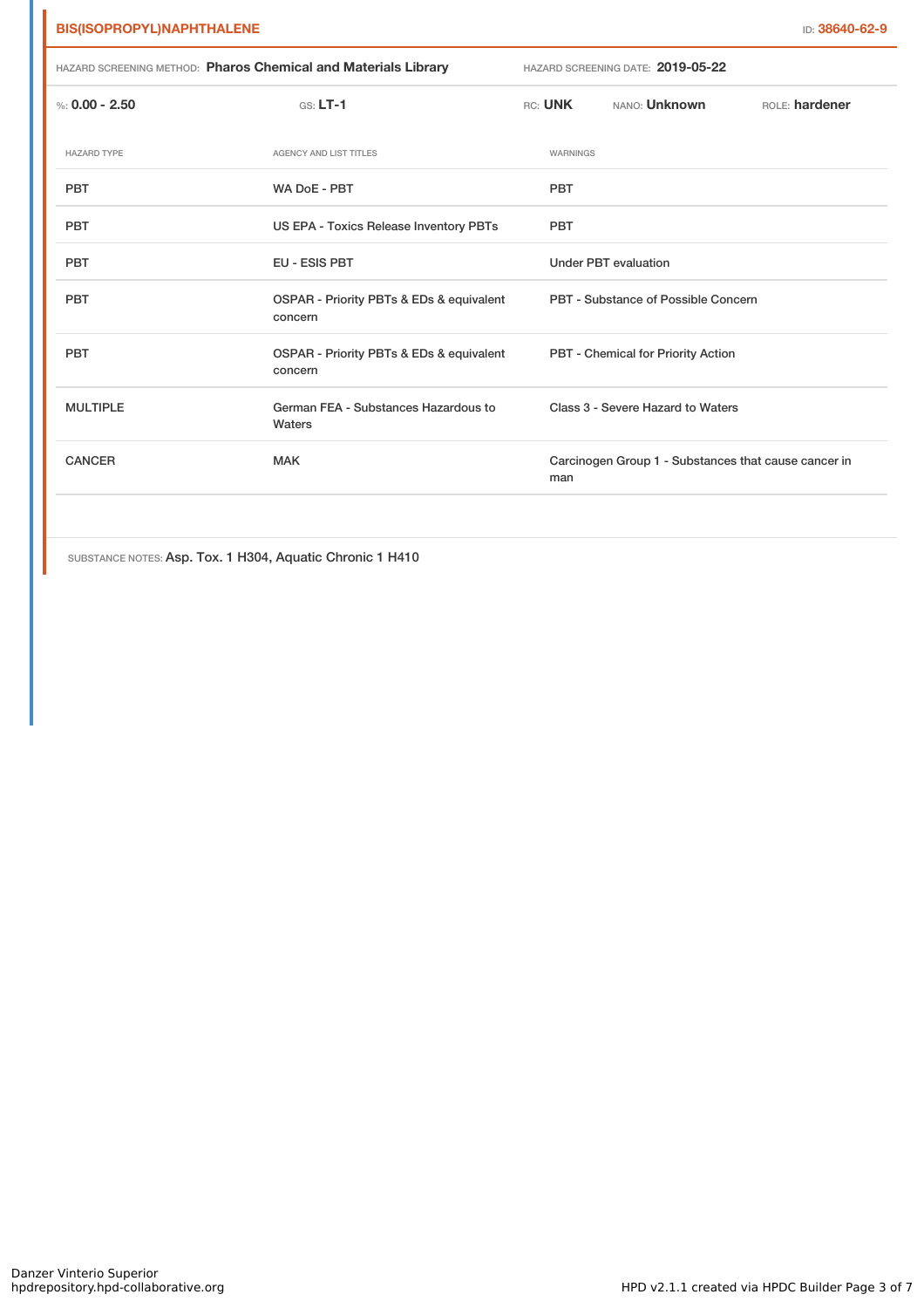This section lists applicable certification and standards compliance information for VOC emissions and VOC content. Other types of *health or environmental performance testing or certifications completed for the product may be provided.*

| <b>VOC EMISSIONS</b>                                                             | VOC (N/A)                        |                     |                       |  |  |
|----------------------------------------------------------------------------------|----------------------------------|---------------------|-----------------------|--|--|
| CERTIFYING PARTY: Self-declared<br>APPLICABLE FACILITIES: Danzer Bohemia Dyahrna | ISSUE DATE: $2019-$<br>$05 - 23$ | <b>EXPIRY DATE:</b> | CERTIFIER OR LAB: N/A |  |  |
| CERTIFICATE URL:                                                                 |                                  |                     |                       |  |  |

CERTIFICATION AND COMPLIANCE NOTES: A VOC emissions certification does not apply to this product. As a global company, Danzer had to go through the basic shipment process providing documentary evidence to prove our compliance with required standards and our product was subjected to physical verification to ensure that the documents match and no deviations are found.

| <b>VOC CONTENT</b>                                                                                   | <b>MSDS (VOC)</b>                     |                     |                       |
|------------------------------------------------------------------------------------------------------|---------------------------------------|---------------------|-----------------------|
| CERTIFYING PARTY: Self-declared<br>APPLICABLE FACILITIES: Danzer Bohemia Dyharna<br>CERTIFICATE URL: | <b>ISSUE DATE: 2019-</b><br>$05 - 24$ | <b>EXPIRY DATE:</b> | CERTIFIER OR LAB: N/A |

CERTIFICATION AND COMPLIANCE NOTES: From the MSDS of the liquid component of this product (glue), the following information are reported: Producer: Collano No regulations or hazard reported concerning VOC

| <b>SUSTAINABLE FORESTRY</b>                                                                                                                                                                                                                                                                                                                                                                                                                                                                                                                                                                                                                                                                                                                                                                                                                                                                                                                                                                                                                                                                                                                                                        | <b>FSC Certification - Chain of Custody (COC)</b> |                             |                       |  |
|------------------------------------------------------------------------------------------------------------------------------------------------------------------------------------------------------------------------------------------------------------------------------------------------------------------------------------------------------------------------------------------------------------------------------------------------------------------------------------------------------------------------------------------------------------------------------------------------------------------------------------------------------------------------------------------------------------------------------------------------------------------------------------------------------------------------------------------------------------------------------------------------------------------------------------------------------------------------------------------------------------------------------------------------------------------------------------------------------------------------------------------------------------------------------------|---------------------------------------------------|-----------------------------|-----------------------|--|
| CERTIFYING PARTY: Third Party<br>APPLICABLE FACILITIES: Danzer Veneer Europe gmbH,<br>Grödig (Austria) Danzer Bohemia Dyarnha, Horni<br>Pocaply (Czech Republic) Danzer Bohemia<br>Dyarnha, Raspenava (Czech Republic) Danzer<br>France SAS, Souvans (France) Danzer<br>Deutschland GmbH, Kesselsdorf (Germany) AB<br>Sydfaner, Vaggeryd (Sweden) Danzer Lumber<br>North America Inc., Bradford PA (United States)<br>Danzer Lumber North America Inc., Shade Gap<br>PA (United States) Danzer Veneer Americas,<br>Darlington PA (United States) Danzer Veneer<br>Americas, Edinburgh IN (United States) Danzer<br>Veneer Americas, Williamsport PA (United States)<br>DSD of North America Inc., Darlington PA (United<br>States) Danzer Canada Inc., Durham (Canada)<br>Danzer Forestland Inc., Darlington PA (United<br>States) Danzer Canada Inc., Boucherville<br>(Canada) Danzer Veneer Americas, High Point NC<br>(United States) Danzer Veneer Americas, Cerritos<br>CA (United States) Danzer Veneer Americas,<br><b>Sumner WA (United States)</b><br><b>CERTIFICATE URL:</b><br>https://www.danzer.com/en/company/corporate-<br>responsibility/certificates-declarations | <b>ISSUE DATE: 2018-</b><br>$05 - 18$             | EXPIRY DATE: 2022-<br>03-06 | CERTIFIER OR LAB: SGS |  |
|                                                                                                                                                                                                                                                                                                                                                                                                                                                                                                                                                                                                                                                                                                                                                                                                                                                                                                                                                                                                                                                                                                                                                                                    |                                                   |                             |                       |  |

CERTIFICATION AND COMPLIANCE NOTES: Certificate from SGS: - SGSCH-COC-002521 - SGSCH-CW-002521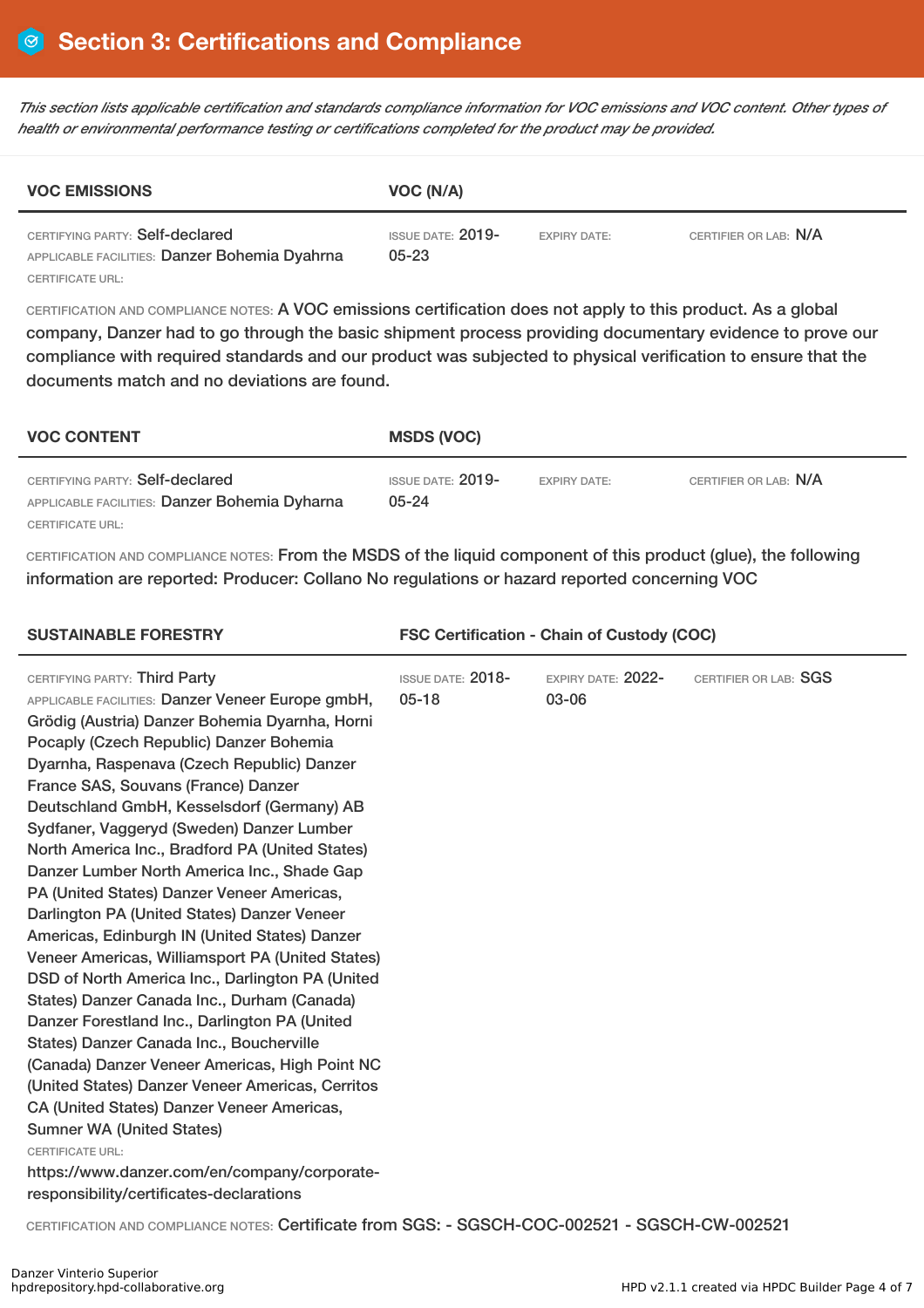### **MANAGEMENT ISO 14001:2004 Environmental management systems**

| CERTIFYING PARTY: Third Party<br>APPLICABLE FACILITIES: Danzer Bohemia Dyharna,<br>Horni Pocaply, 277 03 Czech Republic<br><b>CERTIFICATE URL:</b><br>https://www.danzer.com/en/company/corporate-<br>responsibility/certificates-declarations                                                                                                                                                                                                                                                                                                                                                                                                                                                                                                                                                                                                                                                                                                                                                                                                                                                                                                                                                                                                                 | ISSUE DATE: 2018-<br>$06 - 20$                                                                                                                       | EXPIRY DATE: 2020-<br>$05 - 28$ | CERTIFIER OR LAB: SGS |  |
|----------------------------------------------------------------------------------------------------------------------------------------------------------------------------------------------------------------------------------------------------------------------------------------------------------------------------------------------------------------------------------------------------------------------------------------------------------------------------------------------------------------------------------------------------------------------------------------------------------------------------------------------------------------------------------------------------------------------------------------------------------------------------------------------------------------------------------------------------------------------------------------------------------------------------------------------------------------------------------------------------------------------------------------------------------------------------------------------------------------------------------------------------------------------------------------------------------------------------------------------------------------|------------------------------------------------------------------------------------------------------------------------------------------------------|---------------------------------|-----------------------|--|
| CERTIFICATION AND COMPLIANCE NOTES: ISO 14001:2015 Certificate CH17/0586                                                                                                                                                                                                                                                                                                                                                                                                                                                                                                                                                                                                                                                                                                                                                                                                                                                                                                                                                                                                                                                                                                                                                                                       |                                                                                                                                                      |                                 |                       |  |
| <b>MANAGEMENT</b>                                                                                                                                                                                                                                                                                                                                                                                                                                                                                                                                                                                                                                                                                                                                                                                                                                                                                                                                                                                                                                                                                                                                                                                                                                              | ISO 9001:2015 Quality management systems                                                                                                             |                                 |                       |  |
| CERTIFYING PARTY: Third Party<br>APPLICABLE FACILITIES: Danzer Bohemia Dyharna,<br>Horni Pocaply, 277 03 Czech Republic<br><b>CERTIFICATE URL:</b><br>https://www.danzer.com/en/company/corporate-<br>responsibility/certificates-declarations<br>CERTIFICATION AND COMPLIANCE NOTES: ISO 9001:2015 Certificate CH11/1191                                                                                                                                                                                                                                                                                                                                                                                                                                                                                                                                                                                                                                                                                                                                                                                                                                                                                                                                      | ISSUE DATE: 2018-<br>$09 - 15$                                                                                                                       | EXPIRY DATE: 2020-<br>08-09     | CERTIFIER OR LAB: SGS |  |
| <b>SUSTAINABLE FORESTRY</b>                                                                                                                                                                                                                                                                                                                                                                                                                                                                                                                                                                                                                                                                                                                                                                                                                                                                                                                                                                                                                                                                                                                                                                                                                                    | PEFC International Sustainability Benchmark - from sustainably<br>managed forests Chain of custody from (non-US and non-<br><b>Canadian sources)</b> |                                 |                       |  |
| CERTIFYING PARTY: Third Party<br>APPLICABLE FACILITIES: Danzer Veneer Europe gmbH,<br>Grödig (Austria) Danzer Bohemia Dyarnha, Horni<br>Pocaply (Czech Republic) Danzer Bohemia<br>Dyarnha, Raspenava (Czech Republic) Danzer<br>France SAS, Souvans (France) Danzer<br>Deutschland GmbH, Kesselsdorf (Germany) AB<br>Sydfaner, Vaggeryd (Sweden) Danzer Lumber<br>North America Inc., Bradford PA (United States)<br>Danzer Lumber North America Inc., Shade Gap<br>PA (United States) Danzer Veneer Americas,<br>Darlington PA (United States) Danzer Veneer<br>Americas, Edinburgh IN (United States) Danzer<br>Veneer Americas, Williamsport PA (United States)<br>DSD of North America Inc., Darlington PA (United<br>States) Danzer Canada Inc., Durham (Canada)<br>Danzer Forestland Inc., Darlington PA (United<br>States) Danzer Canada Inc., Boucherville<br>(Canada) Danzer Veneer Americas, High Point NC<br>(United States) Danzer Veneer Americas, Cerritos<br>CA (United States) Danzer Veneer Americas,<br><b>Sumner WA (United States)</b><br><b>CERTIFICATE URL:</b><br>https://www.danzer.com/en/company/corporate-<br>responsibility/certificates-declarations<br>CERTIFICATION AND COMPLIANCE NOTES: PEFC - Chain Of Custody CH07/0209.00 | ISSUE DATE: 2018-<br>$05 - 18$                                                                                                                       | EXPIRY DATE: 2022-<br>03-06     | CERTIFIER OR LAB: SGS |  |

# **Section 4: Accessories**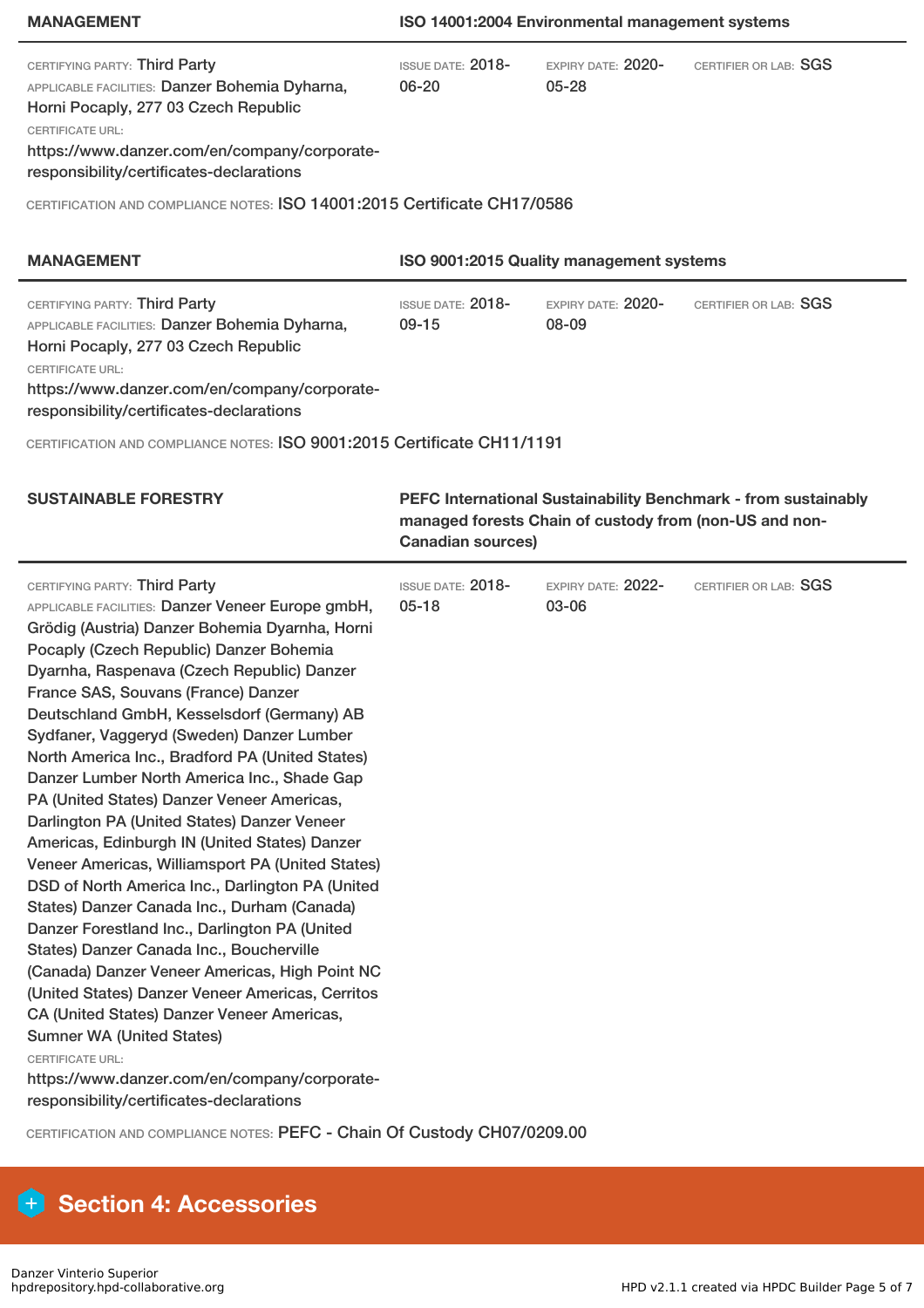This section lists related products or materials that the manufacturer requires or recommends for installation (such as adhesives or fasteners), maintenance, cleaning, or operations. For information relating to the contents of these related products, refer to their *applicable Health Product Declarations, if available.*

No accessories are required for this product.

## **Section 5: General Notes**

Danzer Vinterio Superior is a high quality, formaldehyde free, FSC-CW engineered product featuring a small spaced random plank appearance. This elegant veneer offers a solid wood aesthetic whie also providing predictable economics and excellent yield. Danzer Vinterio Superior offers superior working properties, is easy to mix and match, re-configure and re-order. Species available in-stock for just in time delivery: American Walnut, Sapele, Black Cherry, European Oak, Olive Ash. The product comes cut-to-size in following dimensions (L x W x T): sheet size 1 (8.53' x 2.13'  $x \approx 0.028$ "), sheet size 2 (10.17' x 2.13'  $x \approx 0.028$ ") and is provided in raw form without any paper / phenolic backing. Standard spacing: 0.31" - 0.51". Please contact Danzer for additional information.